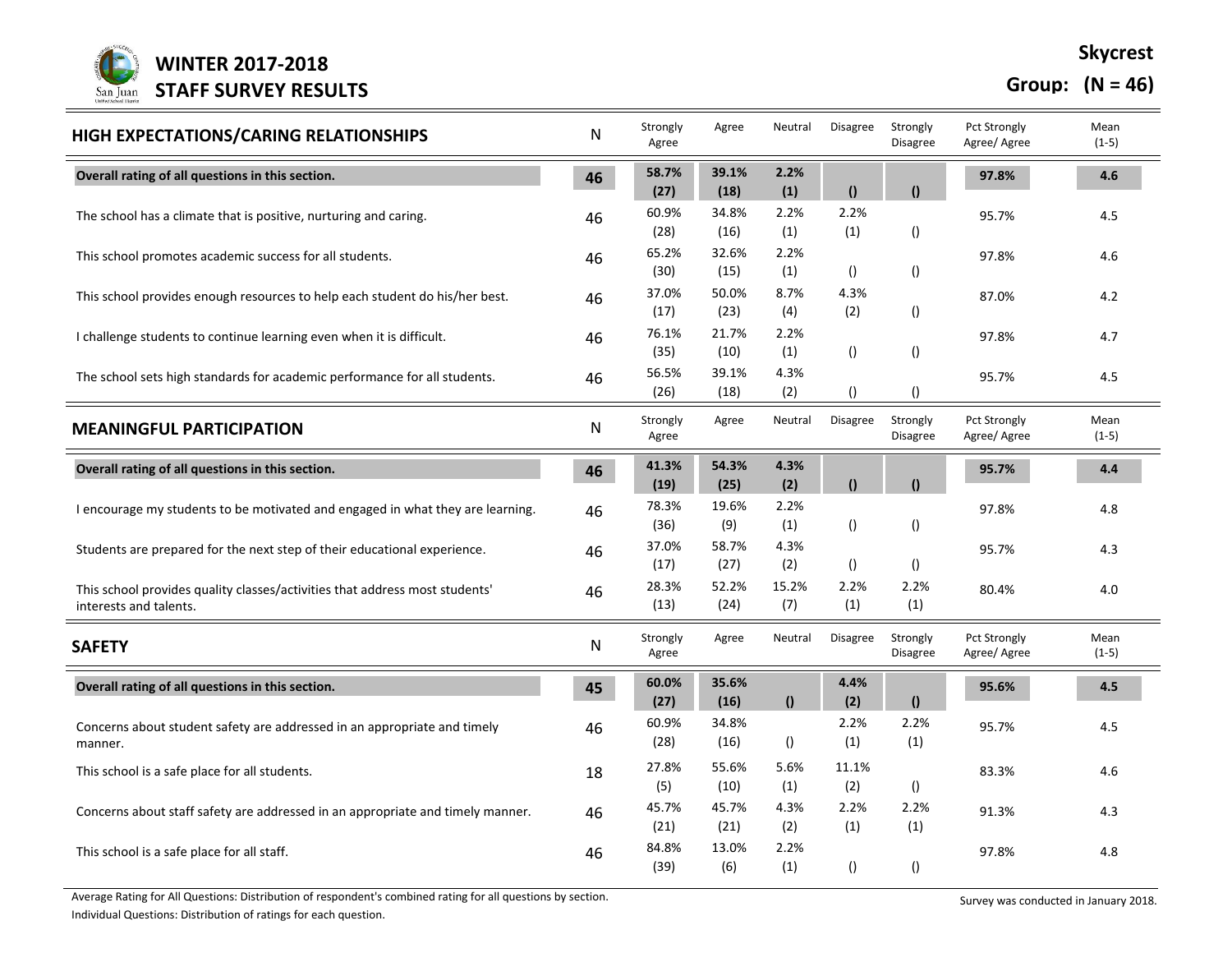

**Group: (N = 46)**

| <b>SCHOOL CULTURE</b>                                                                                         | ${\sf N}$ | Strongly<br>Agree | Agree         | Neutral      | Disagree        | Strongly<br><b>Disagree</b> | Pct Strongly<br>Agree/ Agree        | Mean<br>$(1-5)$ |
|---------------------------------------------------------------------------------------------------------------|-----------|-------------------|---------------|--------------|-----------------|-----------------------------|-------------------------------------|-----------------|
| Overall rating of all questions in this section.                                                              | 22        | 22.7%<br>(5)      | 68.2%<br>(15) | $\mathbf{r}$ | 9.1%<br>(2)     | $\theta$                    | 90.9%                               | 4.5             |
| The students at this school feel like they are part of the school community.                                  | 46        | 54.3%<br>(25)     | 41.3%<br>(19) | 2.2%<br>(1)  | 2.2%<br>(1)     | $\left( \right)$            | 95.7%                               | 4.5             |
| The school fosters an appreciation of student diversity and respect for each<br>other.                        | 45        | 64.4%<br>(29)     | 28.9%<br>(13) | 4.4%<br>(2)  | 2.2%<br>(1)     | $\left( \right)$            | 93.3%                               | 4.6             |
| People are respectful to others at this school.                                                               | 46        | 71.7%<br>(33)     | 21.7%<br>(10) | 2.2%<br>(1)  | 2.2%<br>(1)     | 2.2%<br>(1)                 | 93.5%                               | 4.6             |
| <b>SCHOOL DECISION MAKING</b>                                                                                 | N         | Strongly<br>Agree | Agree         | Neutral      | <b>Disagree</b> | Strongly<br><b>Disagree</b> | <b>Pct Strongly</b><br>Agree/ Agree | Mean<br>$(1-5)$ |
| Overall rating of all questions in this section.                                                              | 46        | 45.7%<br>(21)     | 41.3%<br>(19) | 8.7%<br>(4)  | $\Omega$        | 4.3%<br>(2)                 | 87.0%                               | 4.2             |
| The principal and staff listen to concerns of other staff members about issues.                               | 46        | 45.7%<br>(21)     | 45.7%<br>(21) | 4.3%<br>(2)  | ()              | 4.3%<br>(2)                 | 91.3%                               | 4.3             |
| I feel welcome to attend meetings where discussions and decisions occur about<br>school programs and funding. | 46        | 54.3%<br>(25)     | 34.8%<br>(16) | 6.5%<br>(3)  | 2.2%<br>(1)     | 2.2%<br>(1)                 | 89.1%                               | 4.4             |
| This school actively seeks the input of staff before making important decisions.                              | 46        | 50.0%<br>(23)     | 30.4%<br>(14) | 6.5%<br>(3)  | 4.3%<br>(2)     | 8.7%<br>(4)                 | 80.4%                               | 4.1             |
| This school offers me opportunties to have a role in leadership, committees, SSC,<br>etc.                     | 46        | 63.0%<br>(29)     | 21.7%<br>(10) | 10.9%<br>(5) | 2.2%<br>(1)     | 2.2%<br>(1)                 | 84.8%                               | 4.4             |
| <b>COMMUNICATION</b>                                                                                          | N         | Strongly<br>Agree | Agree         | Neutral      | <b>Disagree</b> | Strongly<br><b>Disagree</b> | Pct Strongly<br>Agree/ Agree        | Mean<br>$(1-5)$ |
| Overall rating of all questions in this section.                                                              | 45        | 48.9%<br>(22)     | 48.9%<br>(22) | $\Omega$     | 2.2%<br>(1)     | $\mathbf{r}$                | 97.8%                               | 4.4             |
| I receive information about upcoming events and important information about<br>the school.                    | 46        | 58.7%<br>(27)     | 37.0%<br>(17) | 2.2%<br>(1)  | 2.2%<br>(1)     | $\left( \right)$            | 95.7%                               | 4.5             |
| I receive information about upcoming events and important information about<br>the school district.           | 45        | 51.1%<br>(23)     | 37.8%<br>(17) | 8.9%<br>(4)  | 2.2%<br>(1)     | $\left( \right)$            | 88.9%                               | 4.4             |

Average Rating for All Questions: Distribution of respondent's combined rating for all questions by section.<br>
Survey was conducted in January 2018.